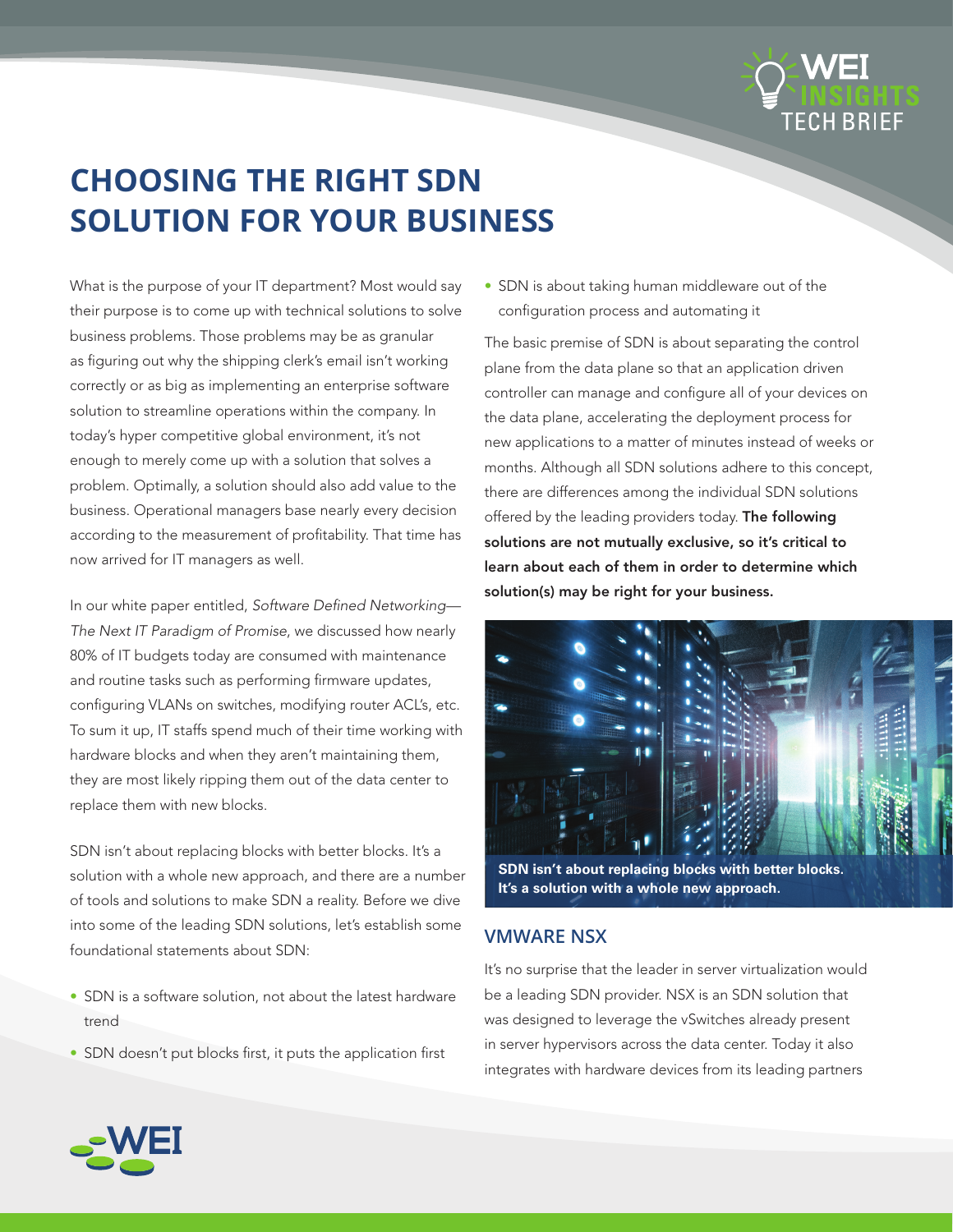as well. This allows you to decouple the management and configuration process from the hardware itself.

NSX emulates the architecture of their server virtualization hypervisor in which a virtual machine is a software container that presents logical CPU, memory and storage to an application. NSX works with a software container called the virtual network which presents network services that include:

- Logical switching that supports all Layer 2 and 3 switch functionality
- • Logical routings
- Logical firewalls
- Logical load balancer
- Logical VPN supporting both site-to-site and remote access

At the heart of the system is the NSX controller cluster. The controller maps the logical network services to the underlying IP infrastructure, requiring nothing more than connectivity and packet-forwarding from the underlying IP infrastructure. IT administrators interact with the controller through a web-based GUI management dashboard for the provisioning, administration and troubleshooting processes. NSX is not an all-or-nothing proposition. It is designed to allow IT administrators to virtualize the decoupling of portions of your physical network over time. It also supports multiple management platforms.

### **CISCO ACI**

Just as it makes sense for the leading virtualization company to enter the SDN market, it makes sense for the leading network device company to do so as well. ACI stands for Application Centric Infrastructure and represents a new systematic approach to networking that Cisco redesigned from the ground up in order to create a model in which applications guide network behavior. As Cisco pronounces today, applications are everything.



ACI delivers configurations and policies to the underlying hardware layer by what Cisco calls Application Network Profiles. An application network profile is the end-to-end connectivity and policy requirements for an application. Through the APIC, the IT administrator can create the necessary configurations to support a desired application. The APIC will then deliver the ANP to the allocated network devices below it, automatically generating the VLANs, routing tables, access list modifications, etc., paving the way for application deployment.

#### **ARUBA/HP OPENFLOW**

Unlike the other two solutions outlined, HP has a non-proprietary SDN solution that is derived around OpenFlow. OpenFlow is an open source standardsbased SDN protocol. Originally published in 2007 by a partnership of California universities, the protocol is now overseen by an organization called the Open Networking Foundation (ONF). HP has played a contributing role in the development of OpenFlow since its inception and is an active member of ONF. HP also has the most SDN-enabled switches on the market today.

Like the others, HP's SDN solution is composed of three layers: the infrastructure layer where the physical devices reside, the control layer where their own controller resides, and the application layer. HP has created their own SDN applications called the HP VAN SDN Controller that can integrate with the controller through the northbound interface, but they also allow anyone to integrate their own SDN applications as well. By doing this, HP will have